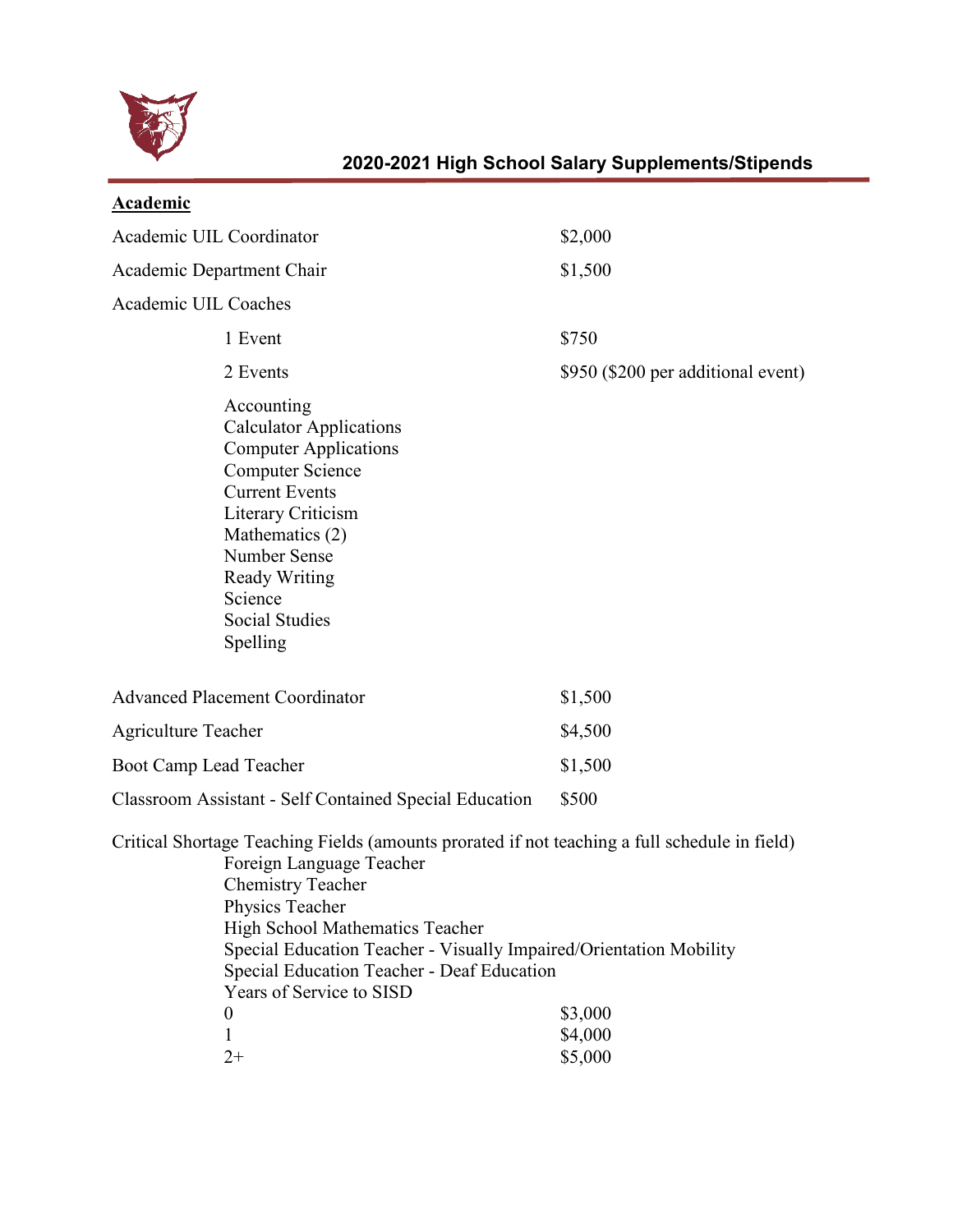

|                              | Special Education Teacher - Emotionally Disturbed Self Contained<br>Special Education Teacher - Autism Self Contained |                    |  |
|------------------------------|-----------------------------------------------------------------------------------------------------------------------|--------------------|--|
|                              | Special Education Teacher - Life Skills Self Contained                                                                |                    |  |
|                              | Years of Service to SISD                                                                                              |                    |  |
|                              | $\boldsymbol{0}$                                                                                                      | \$1,500            |  |
|                              | 1<br>$2+$                                                                                                             | \$2,250<br>\$3,000 |  |
|                              |                                                                                                                       |                    |  |
| <b>Culinary Arts Teacher</b> |                                                                                                                       | \$1,500            |  |
| <b>DAEP</b> Lead Teacher     |                                                                                                                       | \$1,500            |  |
| Grade Level Lead Teacher     |                                                                                                                       | \$500              |  |
| Graphic Design               |                                                                                                                       | \$1,500            |  |
| Journalism/Yearbook          |                                                                                                                       | \$1,500            |  |
| Journalism/Newspaper         |                                                                                                                       | \$1,500            |  |
| National Honor Society       |                                                                                                                       | \$1,500            |  |
|                              | PLC (Perrin Learning Center) Lead Teacher                                                                             | \$1,500            |  |
| Speech/Debate                |                                                                                                                       | \$2,500            |  |
| <b>Theater Arts</b>          |                                                                                                                       | \$2,000            |  |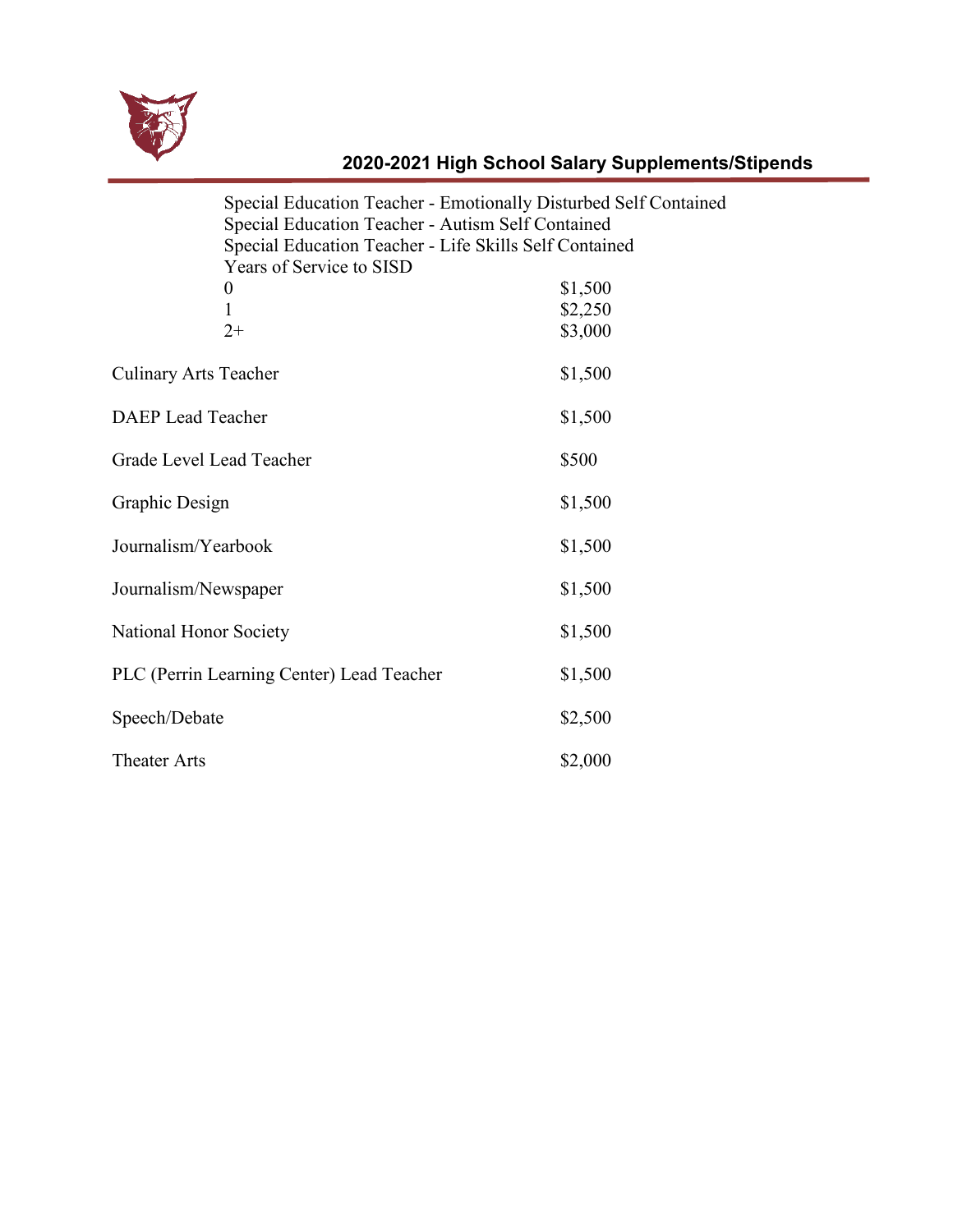

## **Athletics**

| After School- 1 Sport                   | \$1,000  |
|-----------------------------------------|----------|
| <b>Athletic Coordinator</b>             | \$2,750  |
| <b>Athletic Trainer</b>                 | \$9,750  |
| <b>Baseball Assistant</b>               | \$4,000  |
| <b>Baseball Head Coach</b>              | \$8,000  |
| <b>Basketball Assistant</b>             | \$4,000  |
| <b>Basketball Head Coach</b>            | \$10,000 |
| <b>Cross Country Assistant Coach</b>    | \$3,000  |
| <b>Cross Country Head Coach</b>         | \$5,000  |
| <b>Football Assistant Coach</b>         | \$6,000  |
| <b>Football Defensive Coordinator</b>   | \$8,000  |
| Football Offensive Coordinator          | \$8,000  |
| Golf Head Coach                         | \$8,000  |
| <b>Power Lifting Assistant</b>          | \$4,000  |
| Power Lifting Head Coach                | \$6,000  |
| Soccer Assistant Coach                  | \$4,000  |
| Soccer Head Coach                       | \$8,000  |
| Softball Assistant                      | \$4,000  |
| Softball Head Coach                     | \$8,000  |
| <b>Strength and Conditioning Fall</b>   | \$5,000  |
| <b>Strength and Conditioning Spring</b> | \$5,000  |